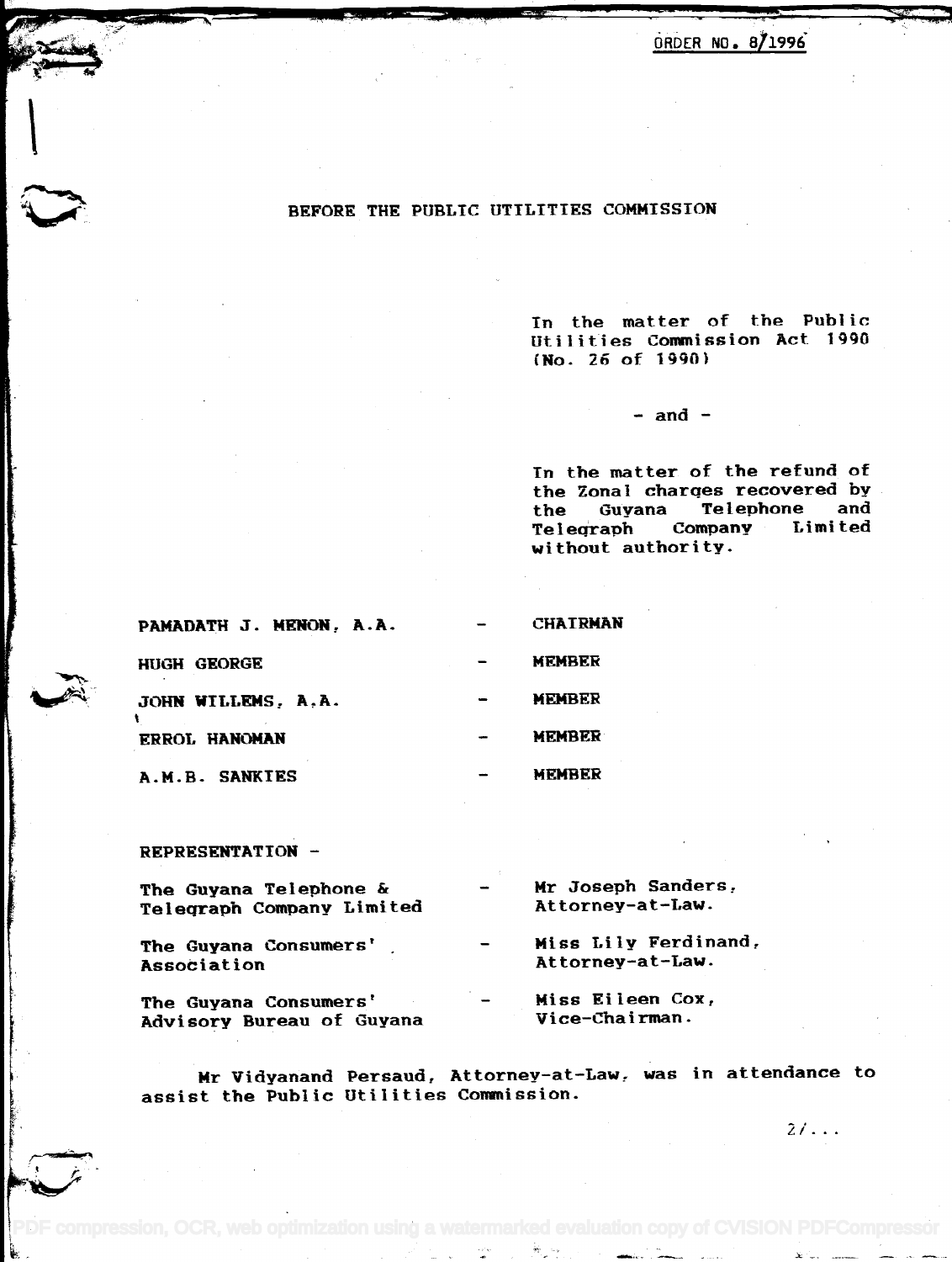## DECISION

This matter was heard on 14th November, 1996.

2. By its decision dated 12th May, 1995, this Commission found 2. By its decision dated 12th May, 1995, this Commission found that there was no legal authority for the zonal charges recovered that there was no leqal authority for the zonal charqes recovered by the Guyana Telephone and Telegraph Company Limited ("GT&T") from 20th May, 1991, to 3rd March, 1994, in respect of 87 destinations, 20th May, 1991, to 3rd March, 1994, in respect of 87 destinations, and from 1st December, 1992, to 3rd March, 1994, in respect of the and from 1st December, 1992, to 3rd March, 1994, in respect of the remaining destinations, in regard to international calls made from remaininq destinations, in reqard to international calls made from exchanges outside Georgetown. exchanqes outside Georqetown.

3. The Commission ordered that in respect of the zonal charges 3. The Conwnission ordered that in respect of the zona I charqes collected as above GT&T should comply with the provisions of collected as above GT&T should comply wi th the provisions of section 46(2) of the Public Utilities Commission Act 1990 (No. 26 section 46(2) of the Public Utilities Commission Act 1990 (No. 26 of 1990) ("the Act"). It was further ordered that if before the expiry of a reasonable future period determined for crediting the expiry of a reasonable future period determined for creditinq the amounts due, a consumer ceases to be such in relation to GT&T, it amounts due, a consumer ceases to be such in relation to GT&T, it shall pay the amount due in cash to him. shall pay the amount due in cash to him.

4. On the 2nd November, 1995, GT&T provided to this Commission a 4. On the 2nd November, 1995, GT&T provided to this Conwnission a statement of the amount of the zonal charges covered by the above statement of the amount of the zonal charqes covered by the above Order. According to this statement the total amount refundable was Order. Accordinq to this statement the total amount refundable was \$9,845,337.11. \$9,845,337.11.

5. By letter dated 18th March, 1996, this Commission directed 5. By letter dated 18th March, 1996, this Conwnission directed that, pending the verification by the PUC of the amount refundable, that, pendinq the veri ficat ion by the pue of the amount refundable, as furnished by GT&T, it should immediately refund the amount shown as furnished by GT&T, it should immediately refund the amount shown in the statement referred to above in accordance with this in the statement referred to above in accordance with this Commission's order dated 12th May, 1995. Commission's order dated 12th May, 1995.

PDF compression, OCR, web optimization using a watermarked evaluation copy of CVISION PI

3/...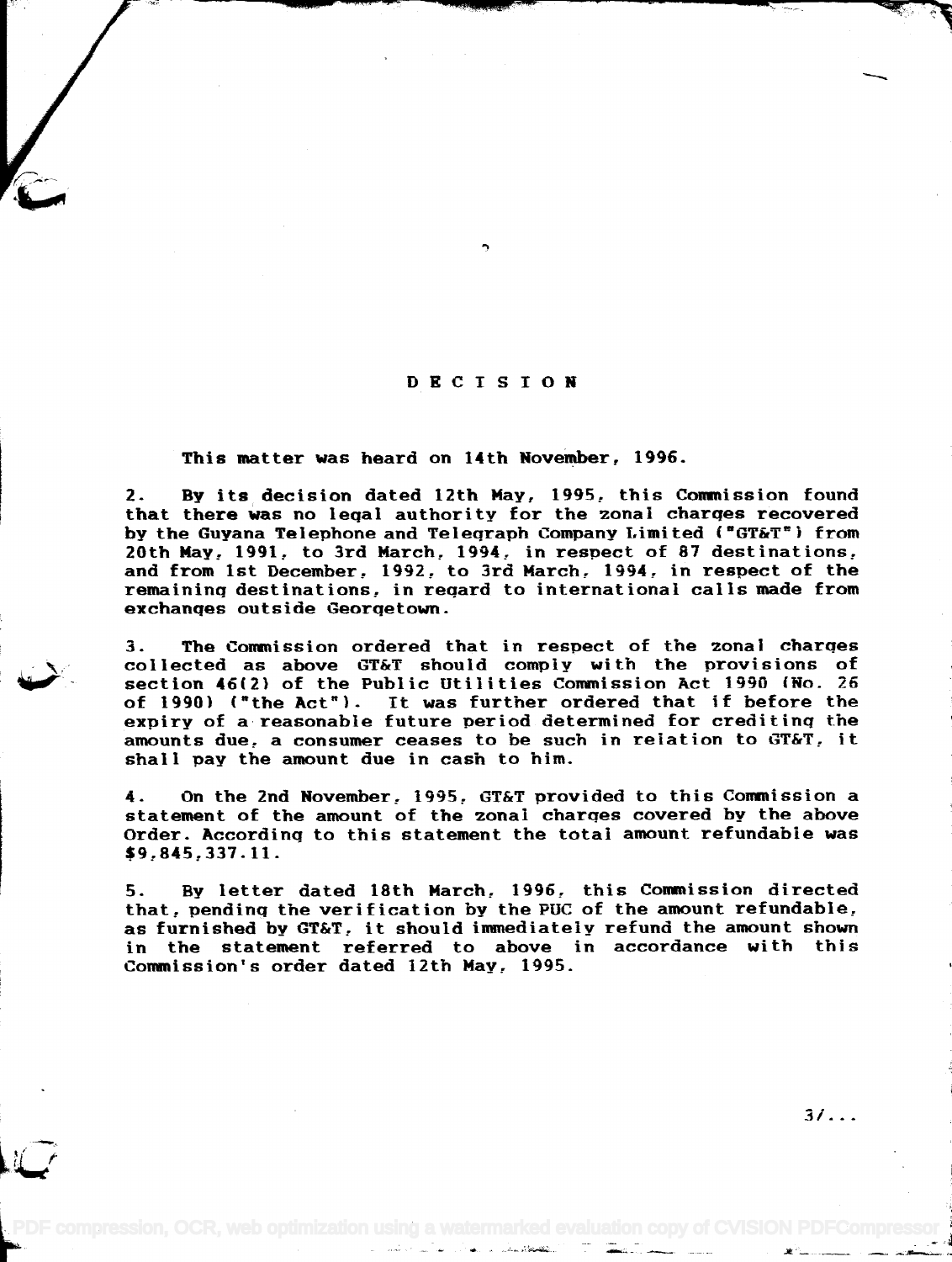6. By letter dated 10th June, 1996, GT&T informed this Commission 6. By letter dated 10th June~ 1996~ GT&T informed this Conwnission that, out of the total refundable amount under the afore-mentioned order, \$6,846,658.37 had been refunded to 8,560 subscribers, by adjusting it against amounts due from them to GT&T, and an amount adjustinq it aqainst amounts due from them to GT&Tr and an amount of \$2,998,678.74 remains to be refunded to 3,904 persons. of *\$2r998r678.74* remains to be refunded to 3,904 persons. According to GT&T the latter amount related "to those subscribers Accordinq to GT&T the latter amount related "to those subscribers not perfectly matched". not perfectly matched".

7. It is not clear if the subscribers to whom the balance amount 7. It is not clear if the subscribers to whom the balance amount of \$2,998,678.74 is to be refunded are not known, how GT&T can say of *\$2r998r678.74* is to be refunded are not knownr how GT&T can say or  $\frac{1}{2}$ ,  $\frac{1}{2}$ ,  $\frac{1}{2}$ ,  $\frac{1}{2}$  is to be refunded are not misum, now statement  $\frac{1}{2}$  and  $\frac{1}{2}$  is  $\frac{1}{2}$ ,  $\frac{1}{2}$  is  $\frac{1}{2}$ ,  $\frac{1}{2}$  is  $\frac{1}{2}$  if by the statement  $\frac{1}{2}$  not perfectly matched" GT&T implies that the persons entitled to the refund are matched" GT&T implies that the persons entitled to the refund are not known. not known.

8. Five months later, during the course of the hearing on 14th 8. Five months later, durinq the course of the hearinq on 14th November, 1996. GT&T stated that the position remains the same, November, 1996, GT&T stated that the position remains the same, that is,  $$2,998,678.74$  remain to be refunded on account of unauthorised collection of zonal charges. The Commission does not unauthorised collection of zonal charqes. The Commission does not understand why no progress has been made in regard to the refund of understand why no proqress has been made in reqard to the refund of the above sum. No satisfactory explanation has been qiven by GT&T. International continues to use the above sum for its business purposes. purposes.

## ORDER

9. In view of the above the Commission makes the following Order

- (1) Within ten days from the date of this Order -
	- (al GT&T shall open an escrow account in a bank in (a) GT&T shall open an escrow account in a bank in Georgetown agreed to by this Commission; Georqetown aqreed to by this Commission,
	- (bi a sum of \$2,998,678.74 shall be deposited in that (b) a sum of \$2,998,678.74 shall be deposited in that account by GT&T; account by GT&T;
- (2) Within six weeks from the date of this Order, cheques (2l Within six weeks from the date of this Order, cheques shall be sent by GT&T to the 3,904 persons mentioned in shall be sent by GT&T to the 3,904 persons mentioned in para. 6 above, at their last known addresses for the para. 6 above, at their last known addresses for the amounts they are entitled to be refunded on account of amounts they are entitled to be refunded on account of zonal charges collected by GT&T without authority. zonal charqes collected by GT&T without authority.

4/...